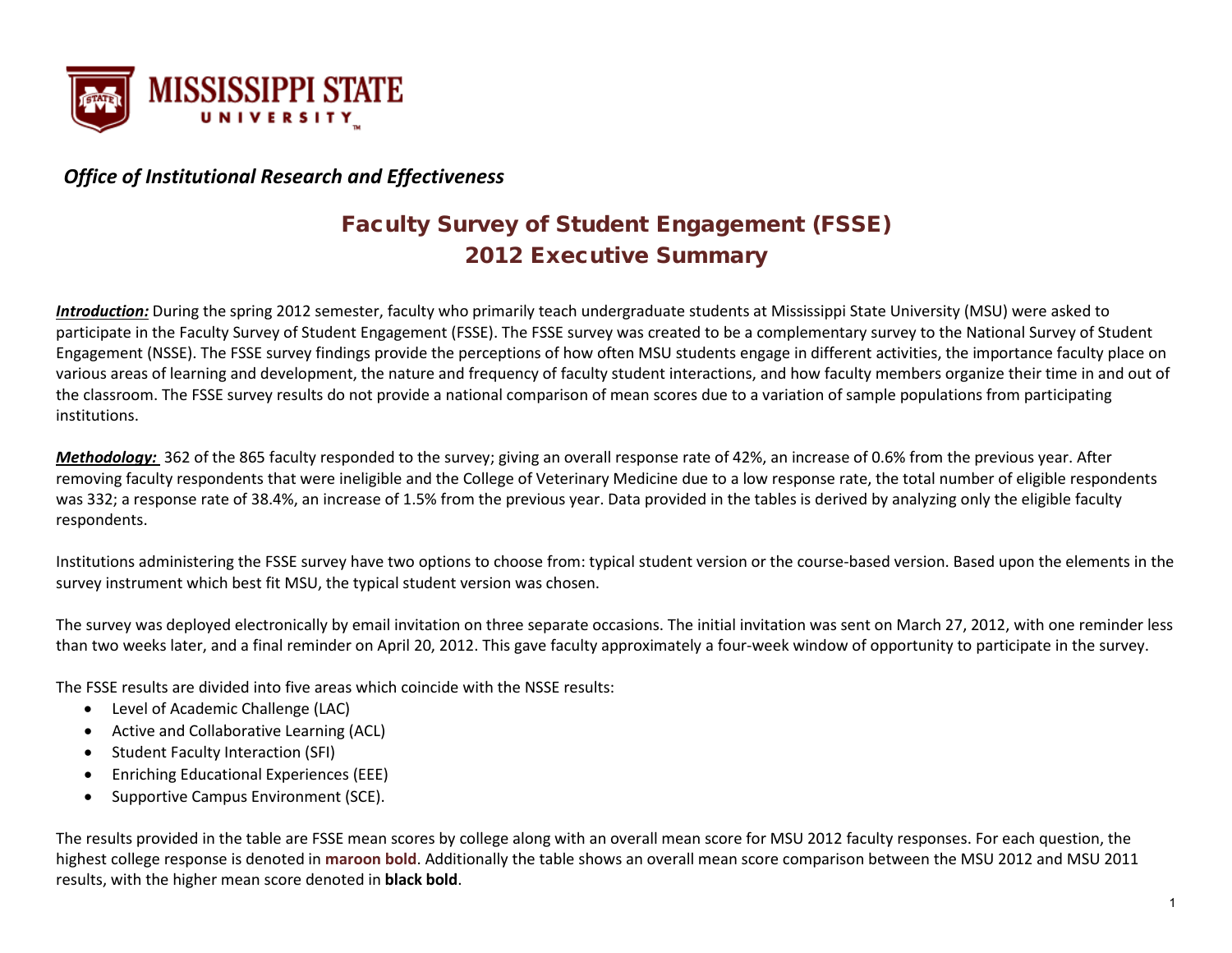## $\mathsf{FSSE}_{\mathsf{faculty\ survey\ of}}$

### **Mississippi State University**

#### **2012 FSSE Mean by College**

2

| <b>FSSE Questions</b>                                                                                                                                                                                                                                                             | <b>College of</b><br>Arts $\&$ | <b>College of</b>              | <b>College of</b><br>Arch., Art, | <b>College of</b><br>Ag & Life | <b>College of</b>               | College of                        | <b>College of</b><br>Forest     | <b>Meridian</b>       | <b>Overall 2012 Overall 2011</b><br><b>MSU FSSE</b> | <b>MSU FSSE</b>            |
|-----------------------------------------------------------------------------------------------------------------------------------------------------------------------------------------------------------------------------------------------------------------------------------|--------------------------------|--------------------------------|----------------------------------|--------------------------------|---------------------------------|-----------------------------------|---------------------------------|-----------------------|-----------------------------------------------------|----------------------------|
| <b>Level of Academic Challenge (LAC)</b><br>About how often has the typical [first-year/senior] student done each of<br>the following? 1=Never 2=Sometimes 3=Often 4=Very Often                                                                                                   | <b>Sciences</b><br><b>FSSE</b> | <b>Business</b><br><b>FSSE</b> | & Design<br><b>FSSE</b>          | <b>Sciences</b><br><b>FSSE</b> | <b>Education</b><br><b>FSSE</b> | <b>Engineering</b><br><b>FSSE</b> | <b>Resources</b><br><b>FSSE</b> | Campus<br><b>FSSE</b> | <b>Mean</b><br><b>FSSE</b>                          | <b>Mean</b><br><b>FSSE</b> |
| Worked harder than usual to meet an instructor's standards or<br>expectations                                                                                                                                                                                                     | 2.39                           | 2.58                           | 2.68                             | 2.33                           | 2.39                            | 2.56                              | 2.00                            | 3.00                  | 2.45                                                | 2.41                       |
| During the current school year, how much do you believe the typical<br>[first-year/senior] student coursework has emphasized the following<br>mental activities? 1=Very little 2=Some 3=Quite a bit 4=Very much                                                                   |                                |                                |                                  |                                |                                 |                                   |                                 |                       |                                                     |                            |
| Analyzing the basic elements of an idea, experience, or theory,<br>such as examining a particular case or situation in depth and<br>considering its components                                                                                                                    | 2.56                           | 2.61                           | 2.65                             | 2.44                           | 2.63                            | 2.93                              | 2.60                            | 3.33                  | 2.64                                                | 2.73                       |
| Synthesizing and organizing ideas, information, or experiences into<br>new, more complex interpretations and relationships                                                                                                                                                        | 2.40                           | 2.29                           | 2.59                             | 2.28                           | 2.70                            | 2.50                              | 2.60                            | 3.08                  | 2.46                                                | 2.54                       |
| Making judgments about the value of information, arguments, or<br>methods such as examining how others gathered and interpreted<br>data and assessing the soundness of their conclusions                                                                                          | 2.38                           | 2.41                           | 2.71                             | 2.08                           | 2.59                            | 2.38                              | 2.60                            | 3.00                  | 2.41                                                | 2.37                       |
| Applying theories or concepts to practical problems or in new<br>situations                                                                                                                                                                                                       | 2.36                           | 2.71                           | 2.76                             | 2.38                           | 2.67                            | 2.83                              | 2.60                            | 3.36                  | 2.56                                                | 2.52                       |
| During the current school year, about how much reading and writing<br>do you estimate the typical [first-year/senior] student has done?<br>1=None; 2=Between 1 and 4; 3=Between 5 and 10; 4=Between 11 and<br>20.<br>Number of assigned textbooks, books, or book-length packs of |                                |                                |                                  |                                |                                 |                                   |                                 |                       |                                                     |                            |
| course readings                                                                                                                                                                                                                                                                   | 2.56                           | 2.57                           | 2.37                             | 2.41                           | 2.46                            | 2.38                              | 2.20                            | 2.25                  | 2.47                                                | 2.48                       |
| Number of written papers or reports of 20 pages or more                                                                                                                                                                                                                           | 1.48                           | 1.75                           | 1.42                             | 1.62                           | 1.63                            | 1.80                              | 1.78                            | 1.25                  | 1.58                                                | 1.63                       |
| Number of written papers or reports between 5 and 19 pages                                                                                                                                                                                                                        | 2.30                           | 2.32                           | 1.89                             | 2.09                           | 2.14                            | 2.31                              | 2.10                            | 2.00                  | 2.21                                                | 2.12                       |
| Number of written papers or reports of fewer than 5 pages                                                                                                                                                                                                                         | 2.71                           | 2.69                           | 2.53                             | 2.55                           | 2.71                            | 2.62                              | 2.30                            | 2.55                  | 2.64                                                | 2.66                       |
| About how many hours do you think the typical [first-year/senior]<br>student actually spends in a typical 7-day week doing each of the<br>following? 1=0; 2=1-5; 3=6-10; 4=11-15; 5=16-20; 6=21-25; 7=26-30;<br>8=More than 30                                                    |                                |                                |                                  |                                |                                 |                                   |                                 |                       |                                                     |                            |
| In a typical 7-day week, time spent preparing for class (studying,<br>reading, writing, doing homework or lab work, analyzing data,<br>rehearsing, and other academic activities)                                                                                                 | 2.98                           | 2.62                           | 3.61                             | 2.88                           | 2.68                            | 3.18                              | 2.44                            | 2.75                  | 2.94                                                | 3.17                       |
| To what extent does your institution emphasize each of the following?<br>$1 = Very$ little; $2 = Some$ ; $3 = Quite$ a bit; $4 = Very$ much                                                                                                                                       |                                |                                |                                  |                                |                                 |                                   |                                 |                       |                                                     |                            |
| Requiring students to spend significant amounts of time studying<br>and on academic work                                                                                                                                                                                          | 2.42                           | 2.31                           | 3.11                             | 2.63                           | 2.76                            | 3.00                              | 2.64                            | 3.46                  | 2.64                                                | 2.67                       |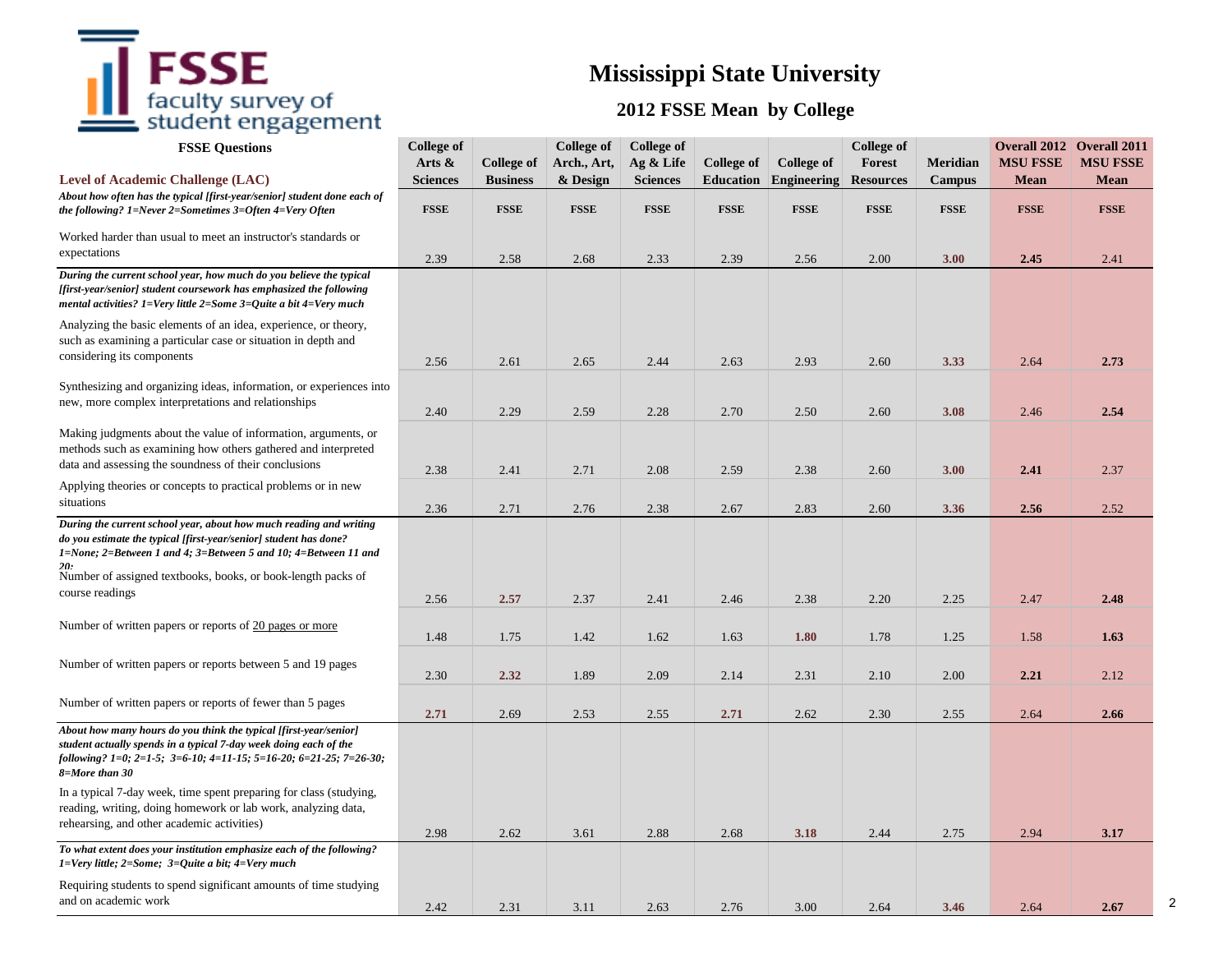## $\bar{\mathbf{I}}$   $\mathbf{FSSE}$  faculty survey of student engagement

## **Mississippi State University**

#### **2012 FSSE Mean by College**

| <b>Active and Collaborative Learning (ACL)</b>                                                                                                                                                                                                                                      | <b>College of</b><br>Arts &<br><b>Sciences</b> | College of<br><b>Business</b> | <b>College of</b><br>Arch., Art,<br>& Design | <b>College of</b><br>Ag & Life<br><b>Sciences</b> | <b>College of</b><br><b>Education</b> | College of<br><b>Engineering</b> | <b>College of</b><br><b>Forest</b><br><b>Resources</b> | <b>Meridian</b><br><b>Campus</b> | <b>Overall 2012 Overall 2011</b><br><b>MSU FSSE</b><br><b>Mean</b> | <b>MSU FSSE</b><br><b>Mean</b> |
|-------------------------------------------------------------------------------------------------------------------------------------------------------------------------------------------------------------------------------------------------------------------------------------|------------------------------------------------|-------------------------------|----------------------------------------------|---------------------------------------------------|---------------------------------------|----------------------------------|--------------------------------------------------------|----------------------------------|--------------------------------------------------------------------|--------------------------------|
| Please respond to the following question based on the typical [first-<br>year/senior] students you have taught during this academic year.<br>About how often has the typical [first-year/senior] student done each of<br>the following? 1=Never; 2=Sometimes; 3=Often; 4=Very Often | <b>FSSE</b>                                    | <b>FSSE</b>                   | <b>FSSE</b>                                  | <b>FSSE</b>                                       | <b>FSSE</b>                           | <b>FSSE</b>                      | <b>FSSE</b>                                            | <b>FSSE</b>                      | <b>FSSE</b>                                                        | <b>FSSE</b>                    |
| Asked questions in class or contributed to class discussions                                                                                                                                                                                                                        | 2.65                                           | 2.69                          | 3.05                                         | 2.33                                              | 2.64                                  | 2.64                             | 2.09                                                   | 3.00                             | 2.62                                                               | 2.56                           |
| Made a class presentation                                                                                                                                                                                                                                                           | 1.94                                           | 2.26                          | 2.84                                         | 2.07                                              | 2.43                                  | 1.89                             | 1.73                                                   | 3.08                             | 2.12                                                               | 2.05                           |
| Worked with other students on projects during class                                                                                                                                                                                                                                 | 2.12                                           | 2.38                          | 2.68                                         | 2.64                                              | 2.92                                  | 2.52                             | 2.73                                                   | 2.77                             | 2.42                                                               | 2.31                           |
| Worked with classmates outside of class to prepare class<br>assignments                                                                                                                                                                                                             | 2.26                                           | 2.81                          | 3.00                                         | 2.64                                              | 2.71                                  | 2.89                             | 2.27                                                   | 3.00                             | 2.57                                                               | 2.49                           |
| Tutored or taught other students (paid or voluntary)                                                                                                                                                                                                                                | 1.71                                           | 1.80                          | 2.00                                         | 1.69                                              | 1.75                                  | 1.81                             | 1.50                                                   | 2.25                             | 1.77                                                               | 1.78                           |
| Participated in a community-based project (e.g. service learning) as<br>part of a regular course                                                                                                                                                                                    | 1.60                                           | 1.86                          | 1.56                                         | 1.73                                              | 1.60                                  | 1.67                             | 1.44                                                   | 2.25                             | 1.67                                                               | 1.59                           |
| Discussed ideas from his or her readings or classes with others<br>outside of class (other students, family members, co-workers, etc.)                                                                                                                                              | 2.15                                           | 2.34                          | 2.42                                         | 1.93                                              | 1.89                                  | 2.02                             | 2.00                                                   | 2.75                             | 2.13                                                               | 2.09                           |
|                                                                                                                                                                                                                                                                                     |                                                |                               |                                              |                                                   |                                       |                                  |                                                        |                                  |                                                                    |                                |
|                                                                                                                                                                                                                                                                                     | <b>College of</b>                              |                               | <b>College of</b>                            | <b>College of</b>                                 |                                       |                                  | <b>College of</b>                                      |                                  | <b>Overall 2012</b> Overall 2011                                   |                                |
|                                                                                                                                                                                                                                                                                     | Arts $\&$                                      | <b>College of</b>             | Arch., Art,                                  | Ag & Life                                         | <b>College of</b>                     | <b>College of</b>                | Forest                                                 | <b>Meridian</b>                  | <b>MSU FSSE</b>                                                    | <b>MSU FSSE</b>                |
| <b>Student Faculty Interaction (SFI)</b>                                                                                                                                                                                                                                            | <b>Sciences</b>                                | <b>Business</b>               | & Design                                     | <b>Sciences</b>                                   | <b>Education</b>                      | <b>Engineering</b>               | <b>Resources</b>                                       | Campus                           | <b>Mean</b>                                                        | <b>Mean</b>                    |
| Please respond to the following question based on the typical [first-<br>year/senior] students you have taught during this academic year. About<br>how often has the typical [first-year/senior] student done each of the<br>following? 1=Never; 2=Sometimes; 3=Often; 4=Very Often | <b>FSSE</b>                                    | <b>FSSE</b>                   | <b>FSSE</b>                                  | <b>FSSE</b>                                       | <b>FSSE</b>                           | <b>FSSE</b>                      | <b>FSSE</b>                                            | <b>FSSE</b>                      | <b>FSSE</b>                                                        | <b>FSSE</b>                    |
| Discussed grades or assignments with an instructor                                                                                                                                                                                                                                  | 2.70                                           | 2.97                          | 2.89                                         | 2.61                                              | 2.93                                  | 2.66                             | 2.70                                                   | 3.08                             | 2.75                                                               | 2.76                           |
| Talked about career plans with a faculty member or advisor                                                                                                                                                                                                                          | 2.35                                           | 2.87                          | 3.00                                         | 2.61                                              | 2.61                                  | 2.35                             | 2.20                                                   | 2.83                             | 2.51                                                               | 2.46                           |
| Discussed ideas from his or her readings or classes with faculty<br>members outside of class                                                                                                                                                                                        | 2.09                                           | 2.15                          | 2.39                                         | 2.02                                              | 2.07                                  | 2.10                             | 2.10                                                   | 2.33                             | 2.11                                                               | 2.11                           |
| Received prompt written or oral feedback from faculty on his or<br>her academic performance                                                                                                                                                                                         | 3.25                                           | 3.37                          | 3.16                                         | 3.07                                              | 3.39                                  | 3.14                             | 3.00                                                   | 3.50                             | 3.23                                                               | 3.18                           |
| Worked with faculty members on activities other than coursework<br>(committees, orientation, student life activities, etc.)                                                                                                                                                         | 1.79                                           | 2.10                          | 1.89                                         | 1.91                                              | 1.81                                  | 2.02                             | 2.20                                                   | 2.08                             | 1.90                                                               | 1.84                           |
| How important is it to you that undergraduates at your institution do<br>the following? 0=Not important or Somewhat important; 1=Important<br>or Very important                                                                                                                     |                                                |                               |                                              |                                                   |                                       |                                  |                                                        |                                  |                                                                    |                                |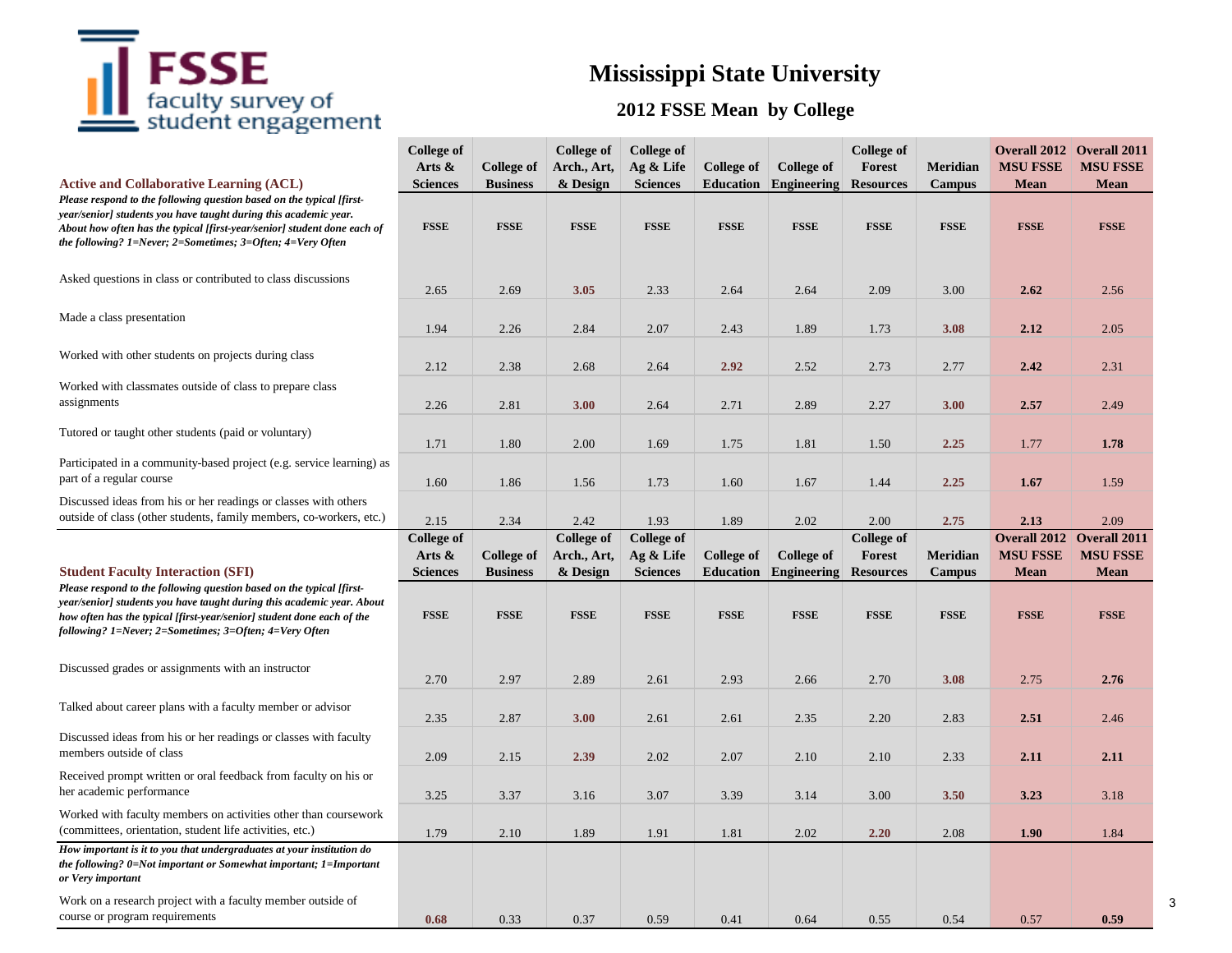# $\mathbf{F}$  **FSSE**<br> $\mathbf{f}$  aculty survey of<br> $\mathbf{f}$  student engagement

## **Mississippi State University**

### **2012 FSSE Mean by College**

|                                                                                                                                                                                                                                                                                                      | <b>College of</b><br>Arts $\&$ | <b>College of</b> | <b>College of</b><br>Arch., Art, | <b>College of</b><br>Ag & Life | <b>College of</b> | College of  | <b>College of</b><br><b>Forest</b> | <b>Meridian</b> | <b>MSU FSSE</b> | <b>Overall 2012 Overall 2011</b><br><b>MSU FSSE</b> |
|------------------------------------------------------------------------------------------------------------------------------------------------------------------------------------------------------------------------------------------------------------------------------------------------------|--------------------------------|-------------------|----------------------------------|--------------------------------|-------------------|-------------|------------------------------------|-----------------|-----------------|-----------------------------------------------------|
| <b>Enriching Educational Experiences (EEE)</b>                                                                                                                                                                                                                                                       | <b>Sciences</b>                | <b>Business</b>   | & Design                         | <b>Sciences</b>                | <b>Education</b>  | Engineering | <b>Resources</b>                   | <b>Campus</b>   | Mean            | <b>Mean</b>                                         |
| Please respond to the following question based on the typical [first-<br>year/senior] students you have taught during this academic year. About<br>how often has the typical [first-year/senior] student done each of the<br>following? 1=Never; 2=Sometimes; 3=Often; 4=Very Often                  | <b>FSSE</b>                    | <b>FSSE</b>       | <b>FSSE</b>                      | <b>FSSE</b>                    | <b>FSSE</b>       | <b>FSSE</b> | <b>FSSE</b>                        | <b>FSSE</b>     | <b>FSSE</b>     | <b>FSSE</b>                                         |
| Used an electronic medium (listserv, chat group, Internet, instant<br>messaging, etc.) to discuss or complete an assignment                                                                                                                                                                          | 2.31                           | 2.70              | 2.56                             | 2.21                           | 2.64              | 2.34        | 2.40                               | 3.17            | 2.42            | 2.44                                                |
| Had serious conversations with students of a different race or<br>ethnicity than his or her own                                                                                                                                                                                                      | 2.35                           | 2.31              | 2.37                             | 2.09                           | 2.11              | 2.05        | 1.89                               | 2.92            | 2.26            | 2.27                                                |
| Had serious conversations with students who are very different<br>from him or her in terms of their religious beliefs, political<br>opinions, or personal values                                                                                                                                     | 2.24                           | 2.24              | 2.11                             | 1.93                           | 1.96              | 1.90        | 1.78                               | 2.83            | 2.13            | 2.09                                                |
| How important is it to you that undergraduates at your institution do<br>the following? 0=Not important or Somewhat important; 1=Important<br>or Very important                                                                                                                                      |                                |                   |                                  |                                |                   |             |                                    |                 |                 |                                                     |
| Practicum, internship, field experience, co-op experience, or<br>clinical assignment                                                                                                                                                                                                                 | 0.72                           | 0.88              | 0.95                             | 0.91                           | 0.93              | 0.74        | 0.91                               | 0.92            | 0.81            | 0.80                                                |
| Community service or volunteer work                                                                                                                                                                                                                                                                  | 0.56                           | 0.58              | 0.47                             | 0.56                           | 0.68              | 0.31        | 0.45                               | 0.77            | 0.54            | 0.52                                                |
| Participation in a learning community or some other formal<br>program where groups of students take two or more classes<br>together                                                                                                                                                                  | 0.38                           | 0.41              | 0.42                             | 0.39                           | 0.45              | 0.33        | 0.64                               | 0.77            | 0.41            | 0.38                                                |
| Foreign language coursework                                                                                                                                                                                                                                                                          | 0.65                           | 0.58              | 0.47                             | 0.46                           | 0.55              | 0.20        | 0.18                               | 0.46            | 0.51            | 0.44                                                |
| Study abroad                                                                                                                                                                                                                                                                                         | 0.47                           | 0.45              | 0.68                             | 0.35                           | 0.17              | 0.20        | 0.20                               | 0.23            | 0.38            | 0.36                                                |
| Culminating senior experience (capstone course, senior project or<br>thesis, comprehensive exam, etc.)                                                                                                                                                                                               | 0.77                           | 0.91              | 0.89                             | 0.85                           | 0.72              | 0.87        | 1.00                               | 0.92            | 0.82            | 0.83                                                |
| About how many hours do you think the typical [first-year/senior]<br>student actually spends in a typical 7-day week doing each of the<br>following? 1=0; 2=1-5; 3=6-10; 4=11-15; 5=16-20; 6=21-25; 7=26-30;<br>8=More than 30<br>In a typical 7-day week, time spent participating in co-curricular |                                |                   |                                  |                                |                   |             |                                    |                 |                 |                                                     |
| activities (organizations, campus publications, student government,<br>social fraternity or sorority, intercollegiate or intramural sports, etc.                                                                                                                                                     | 3.68                           | 3.41              | 3.39                             | 3.33                           | 3.50              | 3.18        | 2.88                               | 2.33            | 3.42            | 3.35                                                |
| To what extent does your institution emphasize each of the following?<br>$1 = Very$ little; $2 = Some$ ; $3 = Quite$ a bit; $4 = Very$ much                                                                                                                                                          |                                |                   |                                  |                                |                   |             |                                    |                 |                 |                                                     |
| Encouraging contact among students from different economic,<br>social and racial or ethnic backgrounds                                                                                                                                                                                               | 2.36                           | 2.50              | 2.37                             | 2.41                           | 2.52              | 2.59        | 2.36                               | 3.15            | 2.46            | 2.51                                                |